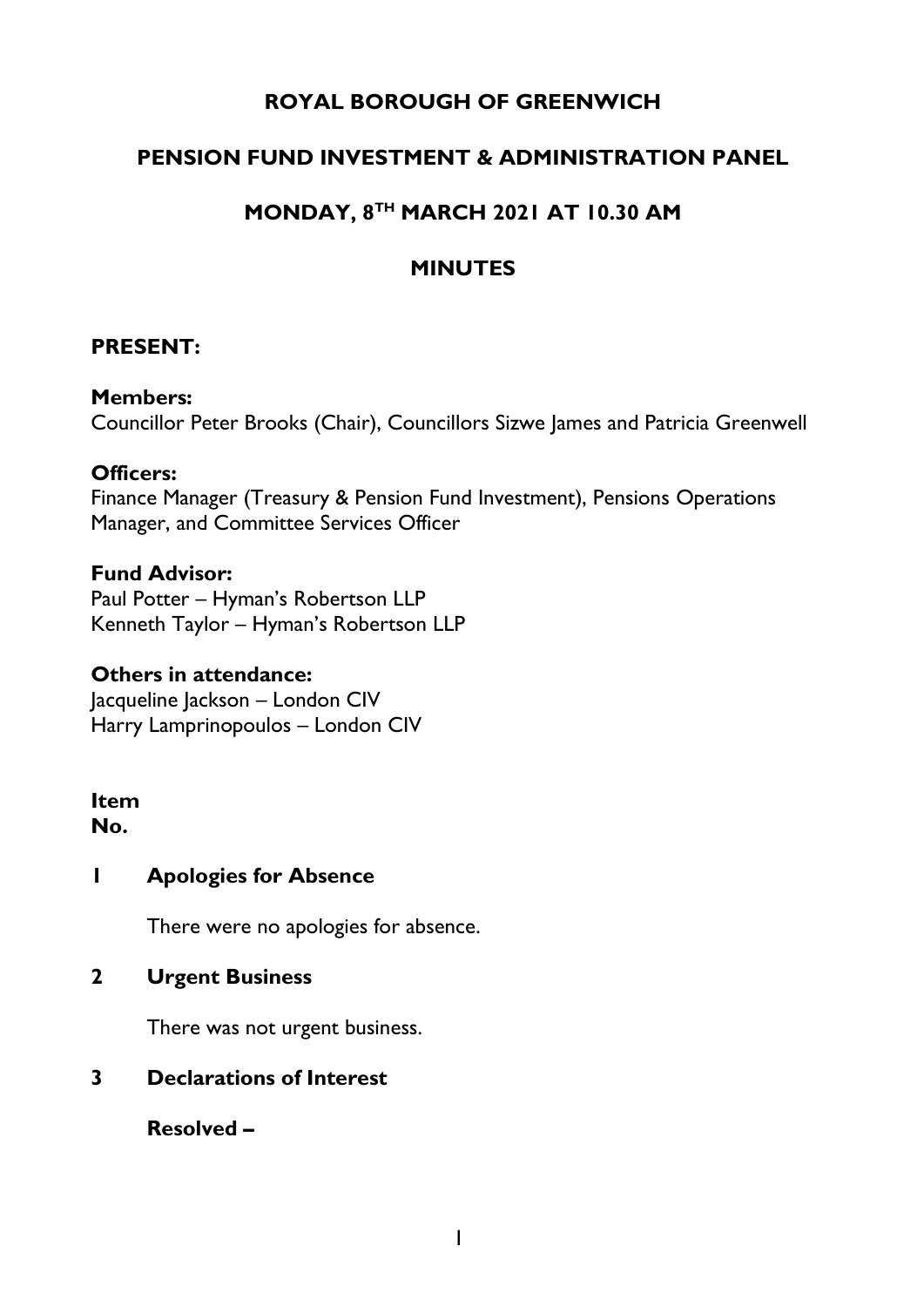That the list of Councillors' memberships as Council appointed representatives on outside bodies, joint committees and school governing bodies be noted.

#### **4 Minutes**

### **Resolved -**

That the minutes of the meeting of the Pension Fund Investment & Administration Panel held on  $7<sup>th</sup>$  December 2020 be agreed and signed as a true and accurate record.

### **5 Draft Business Plan 2021/22**

The report was introduced by the Finance Manager.

### **Resolved:**

That the Draft Business Plan 2021/22 be noted.

# **6 Annual Report of the Pension Board 2019/20**

The report was introduced by the Finance Manager.

### **Resolved:**

That the Annual Report of the Pension Board 2019/20 be noted.

### **7 The Restriction of Public Sector Exit Payments Regulations 2020 (95K cap) – Update**

The report was introduced by the Pensions Operations Manager. She asked Members to note that contrary to the report, the regulations were laid on 25<sup>th</sup> February 2021 and would come into force on 19<sup>th</sup> March 2021.

### **Resolved:**

That it be noted that Her Majesty's Treasury (HMT) revoked the Restriction of Public Sector Exit Payments Regulations 2020 on 12th February 2021.

That it be noted that the policy decisions made by the Panel at their meeting on 7th December 2020 in respect of the 95k cap in respect of payments of pensions and the early adoption of the GAD factors were no longer applicable.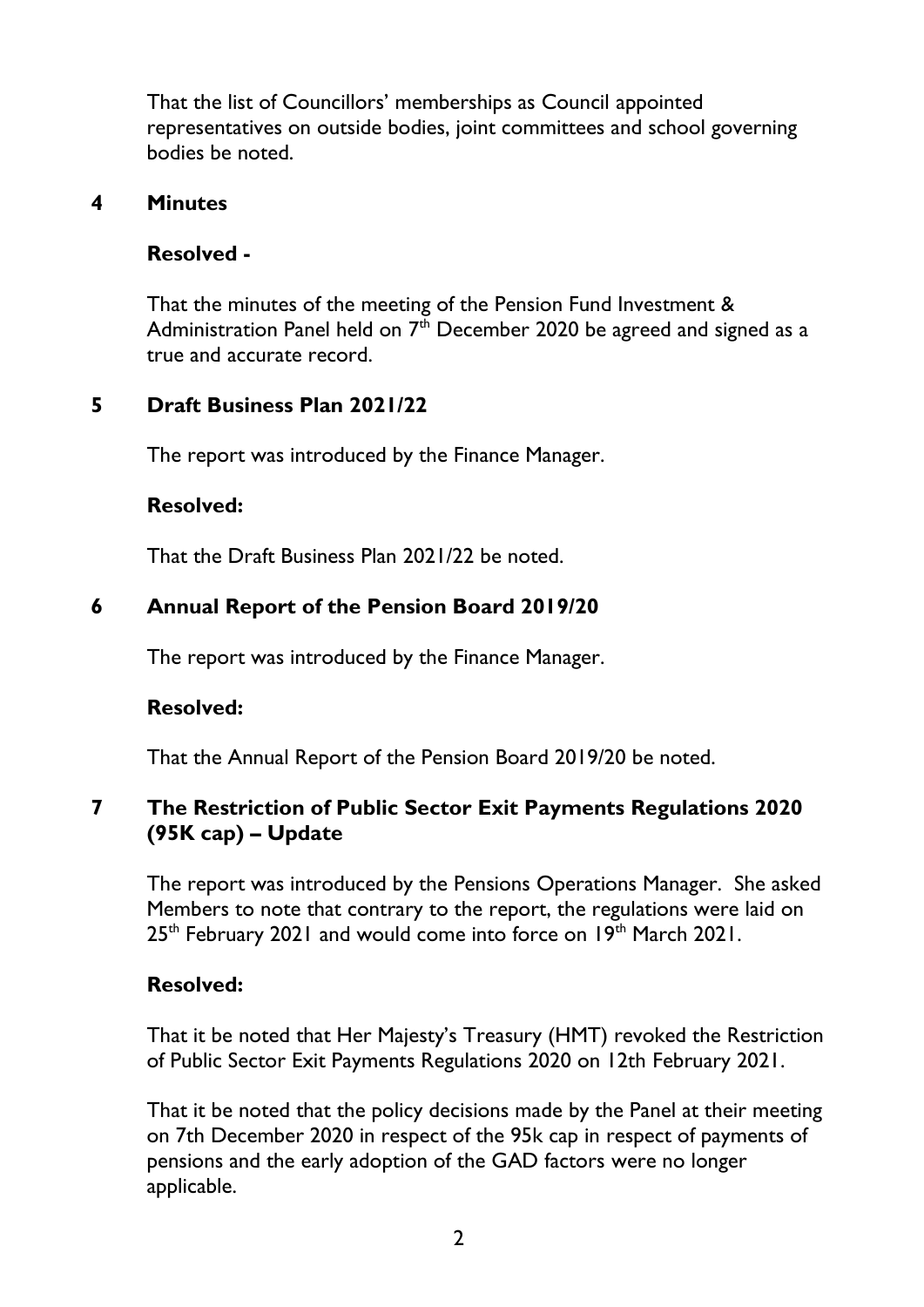That a further review by the Fund actuary of the factors to be used to calculate strain cost calculations, be agreed.

That the implementation of any revised factors as a result of the review, be agreed.

#### **8 Governance Compliance Statement**

The report was introduced by the Finance Manager.

#### **Resolved:**

That the Governance Compliance Statement for the Royal Borough of Greenwich Fund be agreed.

### **9 Pension Fund Risk Register**

#### **Resolved:**

That the updated Pension Fund risk register as a tool for managing risk within the Pension Fund, be noted.

### **10 Draft Pension Fund half-year accounts as at 31 December 2020**

The report was introduced by the Finance Manager.

### **Resolved:**

That the draft Pension Fund half year accounts for the period ending 31 December 2020, be noted.

### **11 Fund Manager Performance to 31 December 2020 (closed session)**

The item was presented by Paul Potter and Kenneth Taylor of Hyman's Robertson LLP. Members noted that it would be Paul Potter's last meeting and thanked him for his contribution to the work of the Panel.

### **Resolved:**

That the report on the performance of the Royal Borough of Greenwich Pension Fund's investment managers for the period ending 31 December 2020, be noted.